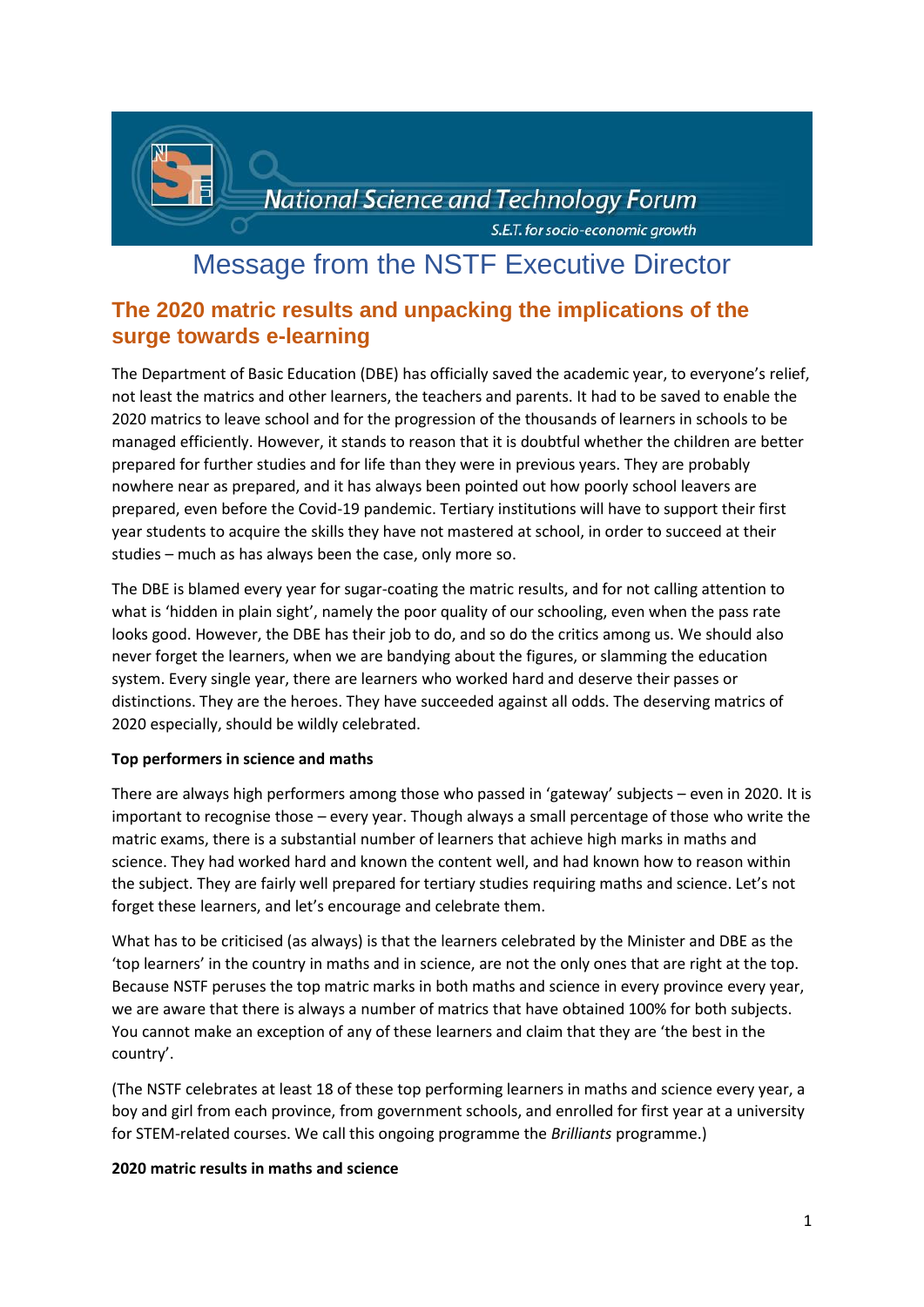In December I wrote here in support of Umalusi that the second papers of maths and science respectively should be re-written to ensure the credibility of these critical exams. I still think that it would have been the correct thing to do, in principle, to rewrite exams when the papers had been leaked. But of course the matric results show that it was irrelevant whether the learners saw the exam papers before writing, and whether they had rewritten these papers or not. The results are as dismal as ever, only more so.

Of the small percentage of learners that wrote the mathematics exam, only 53.8% passed. Although the physical science pass rate was much better, at 65.8%, it came from even a lower base. The number of learners that wrote physical science was 174 310, which is 25% lower than the number that wrote mathematics. (It is a fairly typical year). The number that passed physical science is 10 768 less than the number that passed mathematics.

Let's look at 2020 in comparison with the previous four years:

How many learners wrote mathematics? This year 40.6% of all learners wrote mathematics. The rest wrote mathematical literacy as it is compulsory to do one of these two subjects<sup>1</sup>. In the previous four years the percentage of learners that wrote maths ranged from 42.3 to 44.3. The percentage of learners that wrote mathematics is therefore less than usual.

How many learners passed mathematics? The number of passes for 2020 is lower than that of 2016 to 2018, although it is slightly more than in 2019. The pass rate is lower than that for 2018 and 2019.

How many learners wrote physical science? The number that wrote is slightly higher than in 2018, and about 10 000 more than in 2019, but lower than in 2016 and 2017. In fact, the numbers went down every year until 2019.

How many learners passed physical science? The 2020 number of passes is lower than in any of the past four years. The pass rate is substantially below that of 2018 and 2019. It is slightly higher than 2016 and 2017.

These figures are not impressive, and the slippage of the numbers of students that can do STEM courses at tertiary level has to be turned around.

# **The education system**

To set South Africa on a productive and prosperous path to the future, the success of our education system is all-important. Its failings are well-known. Despite the Minister's celebration of the pass rate every year, this is not a measure of the success of the system. When it comes to the 'gateway' subjects of mathematics and physical science, success is even more evasive. The problems, even before the pandemic lockdown, seem insurmountable.

Perhaps schools can learn from those schools who managed to achieve success in 2020 despite the lockdown and other effects of the pandemic. One such school is Roosevelt Park High School in Johannesburg, which is in a fairly well-off suburb north of the city. Even this school experienced challenges during lockdown, as learners did not all have access to computers and affordable connectivity.

In the *Northcliff/Melville Times*, for the week ending 5 March 2021, it is reported that the school produced a 99% pass rate, 95% passes for degrees and diploma admission, and 69% bachelor degree passes. Four matriculants passed with 6-7 distinctions. The principal, Willie de Wet, says "We could not do all the google classes or any of technological things as many of our kids come from disadvantaged backgrounds". Other schools in the area could do so because the learners came from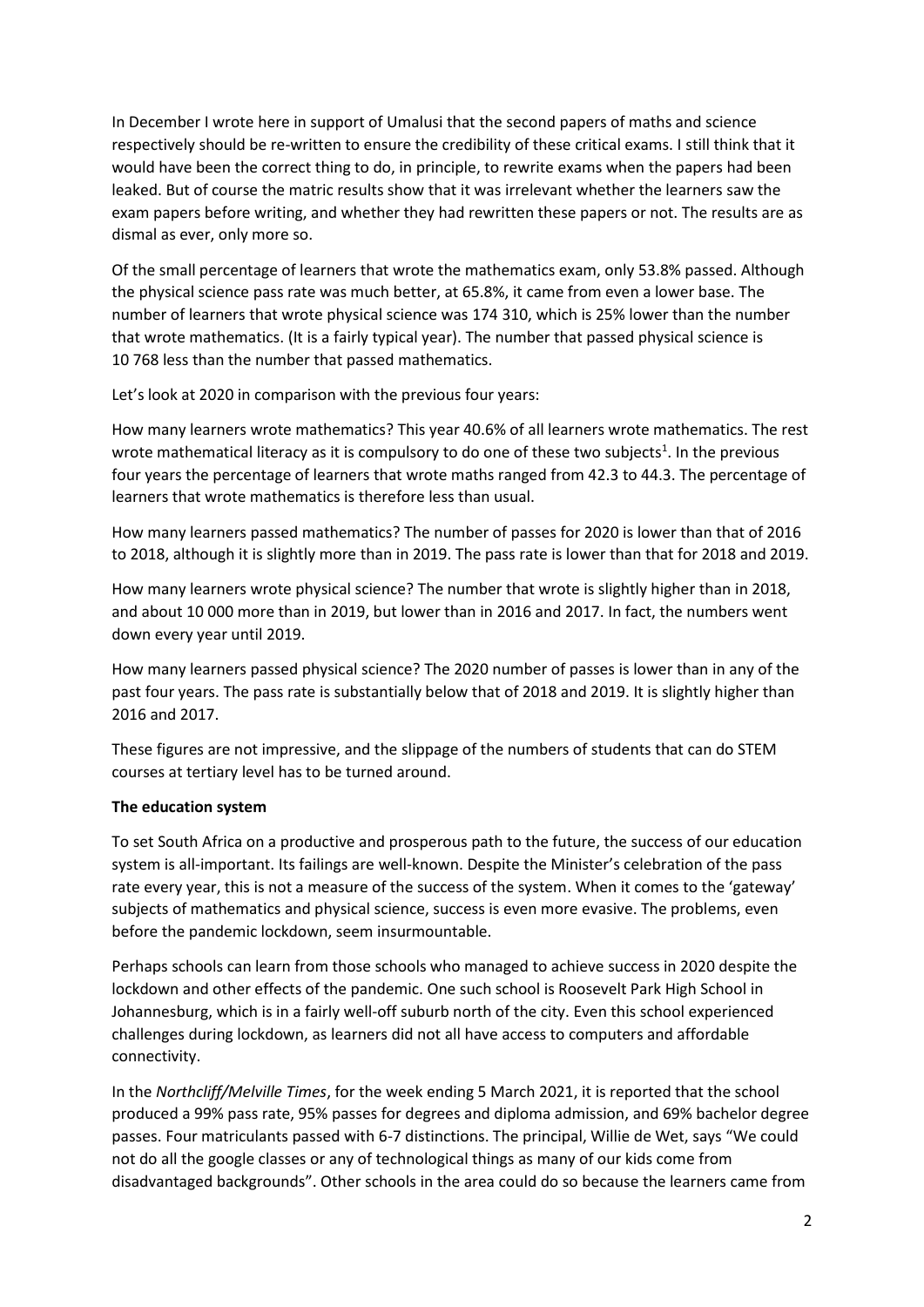wealthier households. The school coped with lockdown by using email and getting parents to pick up work and textbooks from the school. As happened elsewhere, the teachers put in many extra hours.

There are many more schools like this, that have helped their learners to succeed by sheer force of effort and will-power.

## **e-learning**

However, online and computer assisted learning is here to stay, and every effort should be made to make these accessible to every learner in the country. For years already, schools in privileged areas have encouraged e-learning, and even required it.

When my daughter was in school at a very good ex-model C high school (she matriculated in 2016), tasks and projects were set in such a way that assumed the learners had access to computers and internet. Most of the learners did not have such access, nor was there an education department or school policy regarding the use of computers for school work. We were among the privileged few families that had uncapped wifi and laptops. My daughter did her homework tasks and projects by looking up a variety of information on the internet, typing up her final product, and achieved good marks. Every time. I was baffled that the tasks and projects obviously required such resources to be available. Even at a non-fee paying school I more recently discovered the same assumptions, and that learners who had access to the right resources had a distinct advantage.

Advantages of e-learning, besides lessening social contact during a pandemic, include:

- Learners experience self-learning. This enables at least some of the learners to become more self-sufficient in learning environments in general. Where this is successful, it also has the advantage of more effective learning and critical thinking. In the process learners may be better equipped for future studies and careers.
- Cost savings, particularly in learner transport.
- No need for (hardcopy) textbooks saving the education departments money, and making distribution more efficient.
- Engaging in an online environment prepares learners for the world they live in. Learners who grow up with digital technologies develop fluency in the basic uses of computers. This may prepare them better for the learning of technologies of the 4IR.
- Enabling the finding of information, making project work feasible.

The disadvantages, however, are myriad, e.g.:

- o Every learner needs hardware (such as a tablet).
- o Every learner needs connectivity at an affordable price to the education system.
- $\circ$  Currently connectivity is subject to unreliable internet signals and the uninterrupted availability of electricity. It also depends on coverage, which is by no means 100 percent in SA.
- $\circ$  Owning sought-after electronic gadgets are a security risk to the learners (whereas no thief would even consider stealing a textbook).
- o Electronic gadgets might be sold when learners or their families are in dire financial need and where the basics such as rent and food have to be prioritised over education, or an addict in the family could regard their need as the greatest need of all.
- o Electronic gadgets break, so every school needs a feasible plan for replacement and repairs.
- $\circ$  Software must be updated regularly and cyber-security has to be ensured.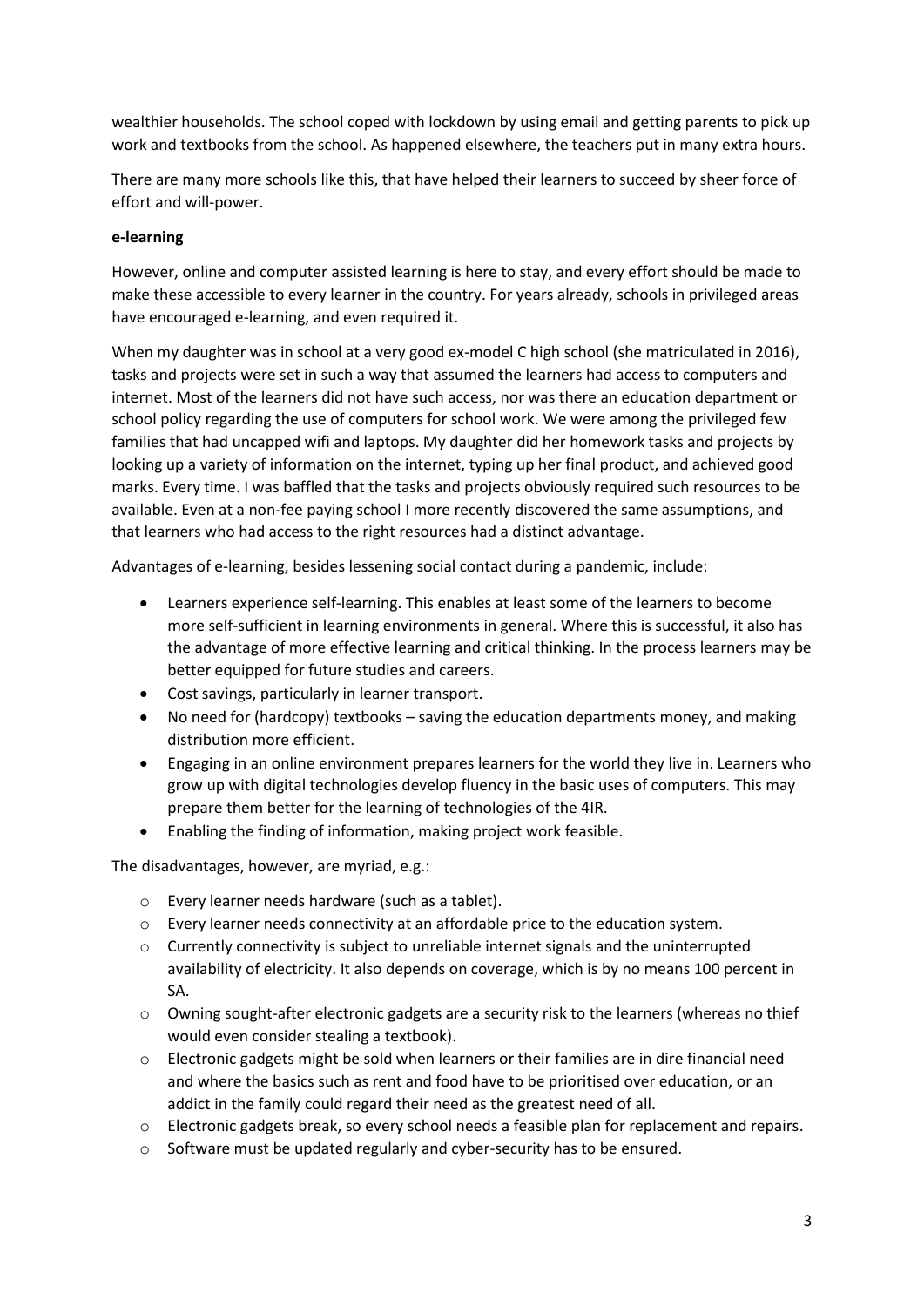- $\circ$  Software is currently mainly provided by mega-companies in the US. It has to be paid in dollars, making the price dependent on fluctuations in the Rand-dollar exchange rate. As every computer user knows, this makes the costs of essential software prohibitive.
- $\circ$  Although many young people have the mental agility and motivation to learn how their gadgets work, it cannot be assumed to be the case for every learner. There has to be a support system, a competent and reliable person to consult, and/or a school 'help desk' to assist learners remotely.
- o Etc.

# **Pedagogy**

Then there is the challenge of identifying and practicing suitable pedagogies for e-learning.

Jonathan Jansen says that teachers determine children's futures, in [JONATHAN JANSEN | What SA's](https://www.timeslive.co.za/sunday-times-daily/opinion-and-analysis/2021-02-10-jonathan-jansen--what-sas-kids-need-are-top-notch-teachers-this-is-how-to-get-them/)  [kids need are top-notch teachers. This is how to get them \(timeslive.co.za\):](https://www.timeslive.co.za/sunday-times-daily/opinion-and-analysis/2021-02-10-jonathan-jansen--what-sas-kids-need-are-top-notch-teachers-this-is-how-to-get-them/)

"Here's a frightening reality: the life chances of your child depend almost entirely on the quality of the teacher in the classroom.

"…the impact of the pandemic lockdown on long-term learning outcomes and the concomitant loss of instructional time will demonstrate, more than ever, the difference between smart, agile and effective educators — and the rest of them."

So, how should a teacher play his/her role without daily contact time? Each teacher will have to make a bigger impression on their learners every time they meet, and the quality of human interaction across the barriers inherent in remote learning has to be excellent. Teachers are being challenged as never before. Those who are able to project their strong characters, warmth and caring across the divide will best be able to influence and support their learners.

In particular subjects, the very instilling of content and understanding is challenging. In mathematics and science teaching and learning, effective learning in each grade enables learning at the subsequent grades and levels. This is partly why these subjects are difficult to master. Gaps in previous learning hamper further learning. Thus it is important to get the learning in maths and science right in every grade. Disruptions like the pandemic are disastrous for effective learning in these subjects. The logistical problems of providing every learner with hardware and connectivity have serious consequences, and there are bound to be continual disruptions to learning in our context.

Some consensus has been built around sound pedagogy in STEM subjects over the decades.

Principles of sound pedagogy include:

- The teacher should be a facilitator of learning, as the skills and insights in these subjects cannot simply be transferred from teacher to learner.
- These subjects are about the mastery of skills. Although knowledge remains important, you cannot be successful as a learner if you can't DO what is required by the subject matter. This includes reasoning in the manner of the particular discipline. It means being able to solve problems typical of the discipline.
- Hands-on involvement of the learners is essential. In science they should be doing the experiments themselves.
- Learning includes learning by example, in that the teacher models the actions needed, and the learners learn through seeing the skills and reasoning of the teacher. It is not enough for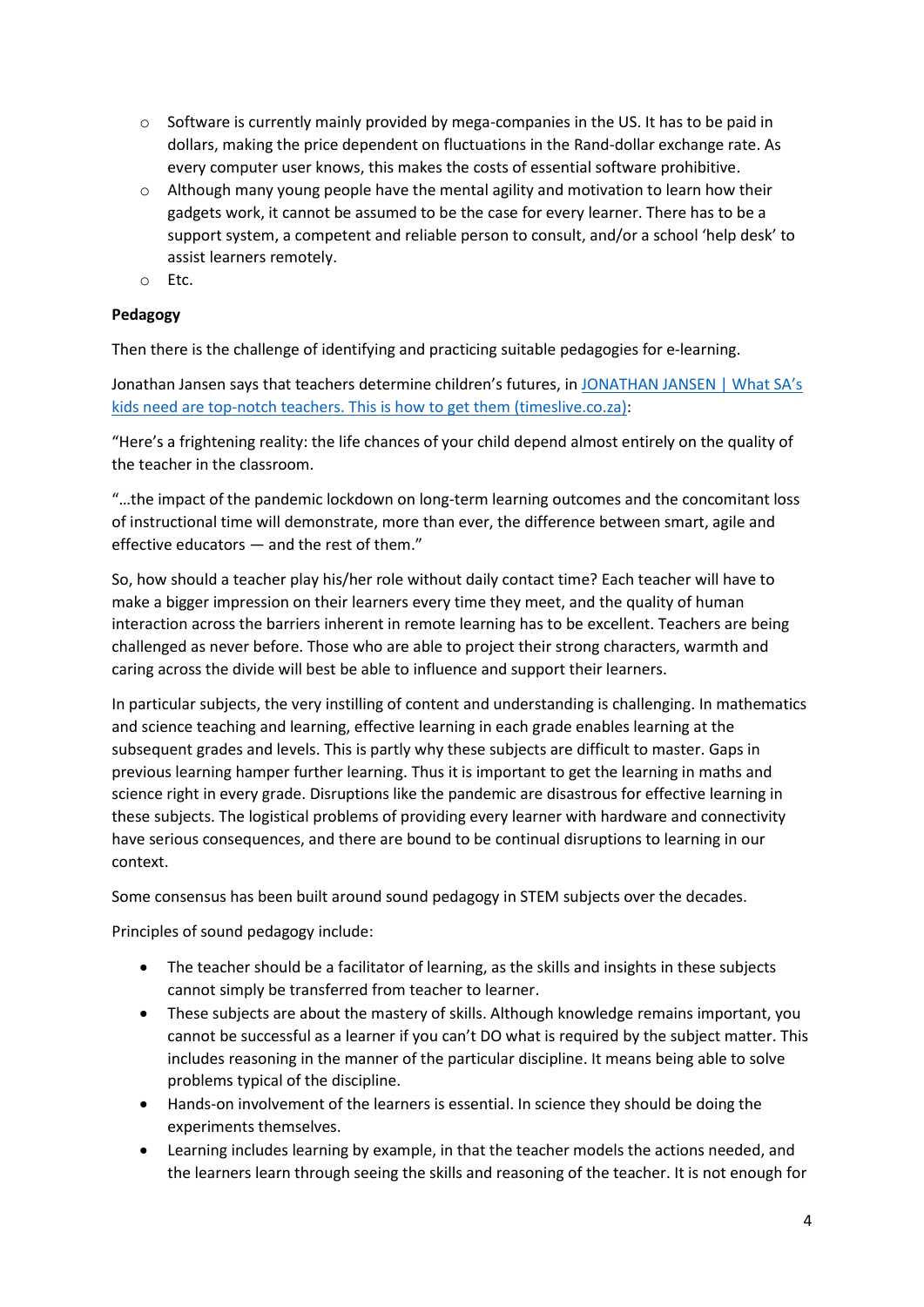the teacher to go through the motions – he/she must also be able to demonstrate what it means to grapple with a problem and working towards a solution.

- A sound pedagogy includes setting the learners tasks where they have to solve problems. This includes solving problems in context, where principles and processes of the subject are applied to the problems. Some approaches to pedagogy advocate for problems to be presented first, so that the learners learn the tools for solving the problem as they grapple with the problem itself.
- The facilitation of the teacher is all-important. He/she is there to guide the learners, either in mastering methods (the most common approach) or ideally, guiding the self-discovery process where learners explore and grapple with constructing meaning for themselves.

All the above (among other requirements) mean that most learners are severely challenged when they are left to learn by themselves in subjects like maths and science in particular.

## **Mathematics**

Maths anxiety as a phenomenon is well documented. Even before the pandemic, it has been shown to affect performance in the subject. Of all the subjects, maths can easily engender feelings of inadequacy in learners, because success in the subject entails solving of problems, usually without the benefit of a realistic context. Its content is abstract, and so are most of the contexts. There is pressure from the teachers, schools, tertiary education and even from parents for learners to succeed in this subject. It is often regarded as a measure of intelligence, to such an extent that those who tried and failed, experience themselves as failing an intelligence test. This can happen on a daily basis as learners try and fail to find the correct answers, or solutions to more complex problems.

One study - *[Understanding Mathematics Anxiety: Investigating the experiences of UK primary and](https://doi.org/10.17863/CAM.37744)  [secondary school students,](https://doi.org/10.17863/CAM.37744) described on 14 March 2019,* compared the mathematics learning experiences of a relatively large sample of students identified as mathematics anxious with similar children that are not mathematics anxious. More than 2 700 primary and secondary students in the UK and Italy were interviewed to examine maths anxiety and general anxiety. It is reported: "the findings indicate that the mathematics classroom is a very different world for children that are mathematics anxious compared to those that are not". Teachers need to be conscious that an individual's maths anxiety likely affects their mathematics performance. Teachers and parents also need to be aware that their own maths anxiety might influence their child's maths anxiety.

Josh Hillman, Director of Education at the Nuffield Foundation [that funded the study], said: "Mathematical achievement is valuable in its own right, as a foundation for many other subjects and as an important predictor of future academic outcomes, employment opportunities and even health. Maths anxiety can severely disrupt students' performance in the subject in both primary and secondary school. But importantly - and surprisingly - this new research suggests that the majority of students experiencing maths anxiety have normal to high maths ability. We hope that the report's recommendations will inform the design of school and home-based interventions and approaches to prevent maths anxiety developing in the first place."

Maths teachers have the task of minimising maths anxiety, and to support learners by their presence and guidance. Leaving learners to grapple with this subject on their own is a recipe for extreme anxiety for those learners who are trying their best without succeeding.

**What does this mean in the context of online learning and teaching?**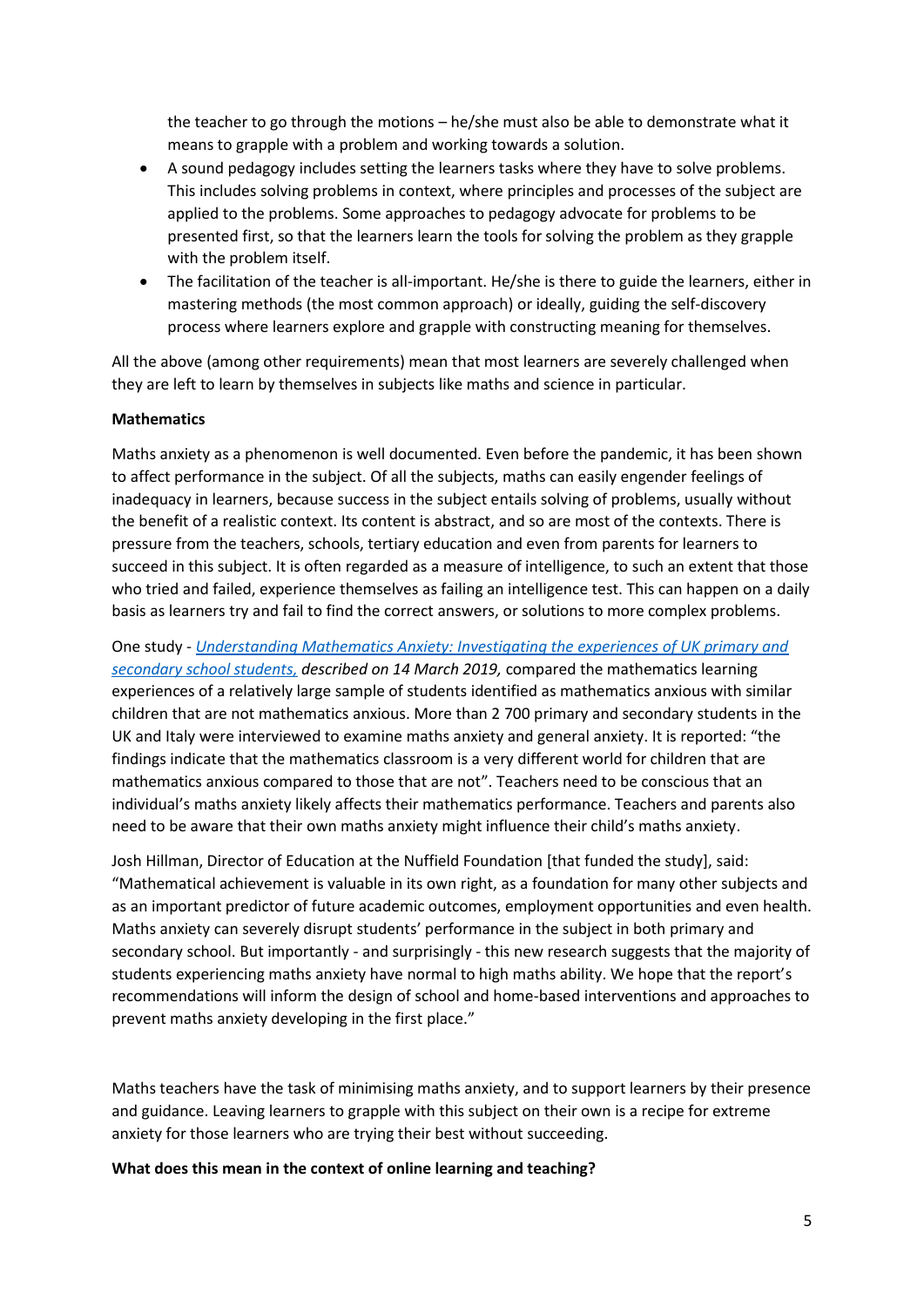The methods of teaching have to change, and as soon as possible. Teachers should be advised and trained on their continuing role as mentors, and on sound pedagogy in a new and challenging environment. They will have to go through a process of self-learning, gradually improving their practice. Whereas this has always been the case, it becomes even more urgent. Perhaps this is a window of opportunity where teachers can enhance their pedagogical knowledge greatly, and make the necessary changes to their teaching to improve the understanding of the learners?

A variety of online teaching methods can be used, within a blended learning model (where the children are present in classes for part of the time).

Ways should be found to do group work. Group work allows the various strengths of the learners in a group to be pooled and the learners can learn from each other, and by tackling the challenges together. With a good mix of group members this can be stimulating and good for learners' emotional well-being. Online group work is possible (where the connectivity is adequate). Learners can meet as a group in a teleconference environment like MS Teams, with the teacher present. An alternative is online breakaway groups, but not every online platform provides this functionality.

Demonstrations by the teacher can happen live, or in video recordings. These two modes of presenting lessons by the teacher are also called: synchronous (where the learners are online with the teacher) and asynchronous (where the lesson is recorded by the teacher and the video made available to the learners to watch in their own time). Given the variability of internet coverage, connectivity and electricity supply in SA, asynchronous lessons seem to be the better option.

In maths and science, teachers and learners have to acquire the skills to write the symbols and expressions with a keyboard. Alternatively, learners can write by hand, and photograph/scan their work to send to the teacher. The means to do so must be provided to all learners.

#### **Assessment**

It is more important than ever for teachers to learn how to set tests and exams in a way that measures that actual mastery of skills and problem solving. There are ways to set multiple choice questions that do so, but it is something that teachers have to learn – how to decide whether a question or task is a good measure of the desired skills.

One should also realise that multiple choice tests are not enough. Part of tests and exams should still assess learners' problem solving abilities directly. It is important for some of the learners' methods of solving problems to be visible to the teacher, and to assess their levels of insight.

There should be a database that teachers can tap into, providing good test questions for every section of all curricula, as well as classroom tasks. This is easier than ever to create and populate, and a 'low hanging fruit' for effecting improvement of teaching.

# **Hands-on learning**

Ways should be found for learners to do science experiments themselves. Contact lessons should ideally be used for this, while demonstrations can be provided by videos that learners can access from home. As always, the lack of well-equipped school laboratories is a debilitating factor. Every science teacher should have the materials and equipment to do demonstrations, and to allow learners to do experiments. These have to be stored securely and stocked up when necessary. The many schools that are poorly resourced have always struggled with security of materials and equipment, but there are methods where commonly available household materials can be used. Again, teacher training is of the essence.